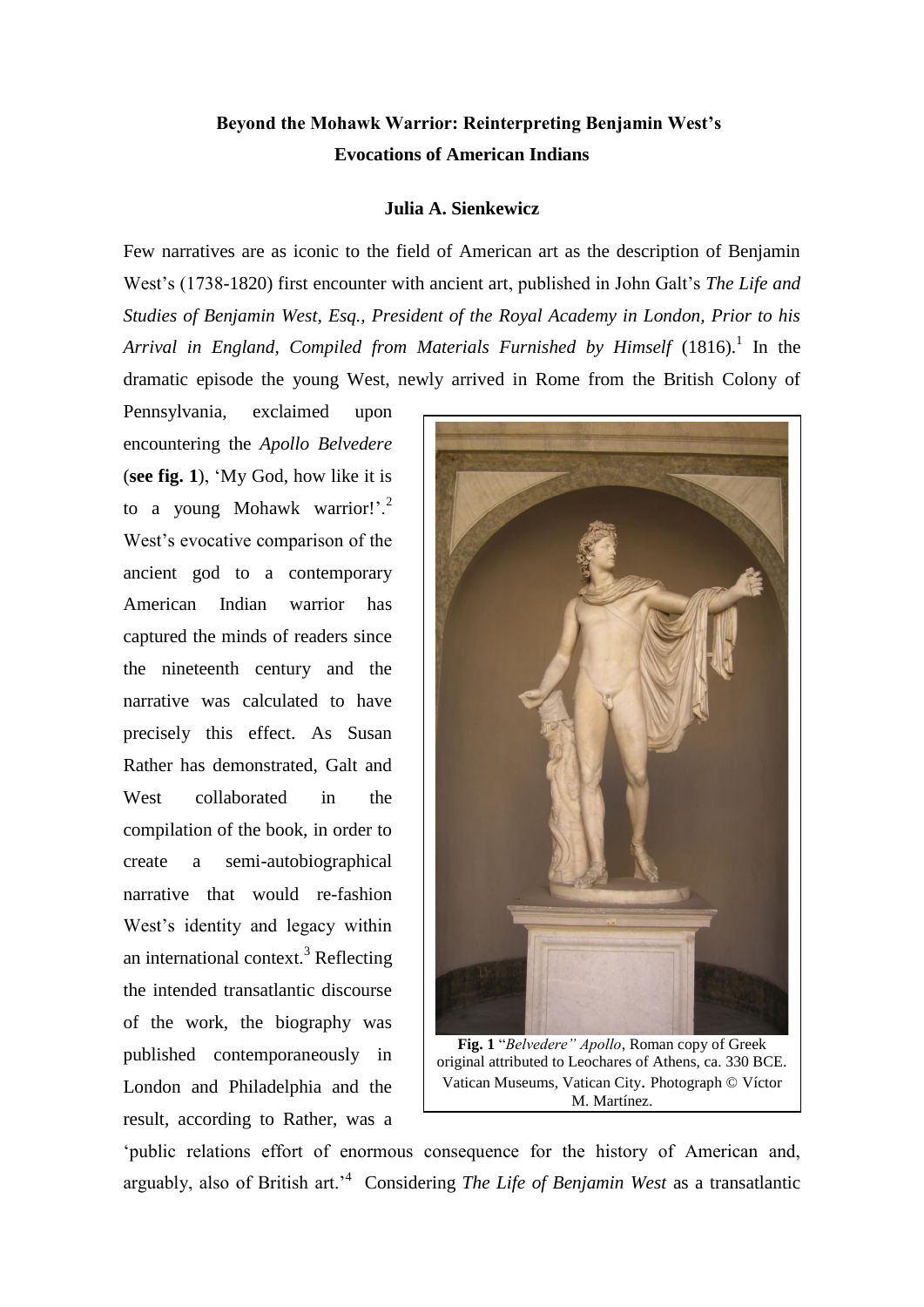'public relations effort' necessitates examining how its narratives were constructed to produce specific reactions in readers in both Britain and America in 1816.

This article contributes to the ongoing task of unraveling the myths that surround West by staging a detailed critique of the two primary narratives in the biography that describe his encounters with, or evocations of, American Indians. Only through such critical dismantling can we hope to gain a more nuanced sense of British and 'American' art in this period. By doing so, this essay participates in a larger process of deconstructing the origin-myths of American art history: what Gwendolyn Dubois Shaw has termed its *Ur-stories*. Shaw calls for the field to deconstruct and re-examine its origins in order to remain relevant:

If such fields as American art history, and the various hyphenated microfields that it contains, are to continue to expand and prosper in the twentyfirst century, it will only be through the re-examination of the problematic myths that have been formed out of a necessity to assuage a misplaced sense of national, racial, or cultural inferiority. Art historians must turn their attention to finding the fragments that have been ignored and reconnect them.<sup>5</sup>

Reinterpreting Galt's narrative through the lens of transatlantic theory allows for a constellated understanding of West's life and counters the mythic and univocal narrative that has held sway for nearly two centuries.

Such a critical task has ramifications beyond concerns with West's biography. In identifying 'fragments' of American Indian history within West's narrative, and weaving these pieces together as a counter-current to West's own legacy-building process, this article performs a small, but significant, act of deconstruction. It battles the national, racial and cultural foundations of the field by positioning the significance of the narratives within a transatlantic context. As recent scholarship has shown, the role of American Indians (both as historic figures and as abstract entities within cultural discourse) in both Britain and North America in the late eighteenth and early nineteenth centuries was culturally complex. This role transcends the familiar narratives of the Romantic savage so often applied to West's paintings and to Galt's biography.<sup>6</sup> Critical examination of these narratives allows for an understanding of the text within the context of American Indian history rather than solely within the biography of West. Furthermore, by questioning whether West actually did liken the *Apollo Belvidere* to a Mohawk warrior in 1760, and instead linking the narrative to concerns of audience and politics in 1816, this study

# **Julia A. Sienkewicz, Beyond the Mohawk Warrior: Reinterpreting Benjamin West's Evocations of American Indians**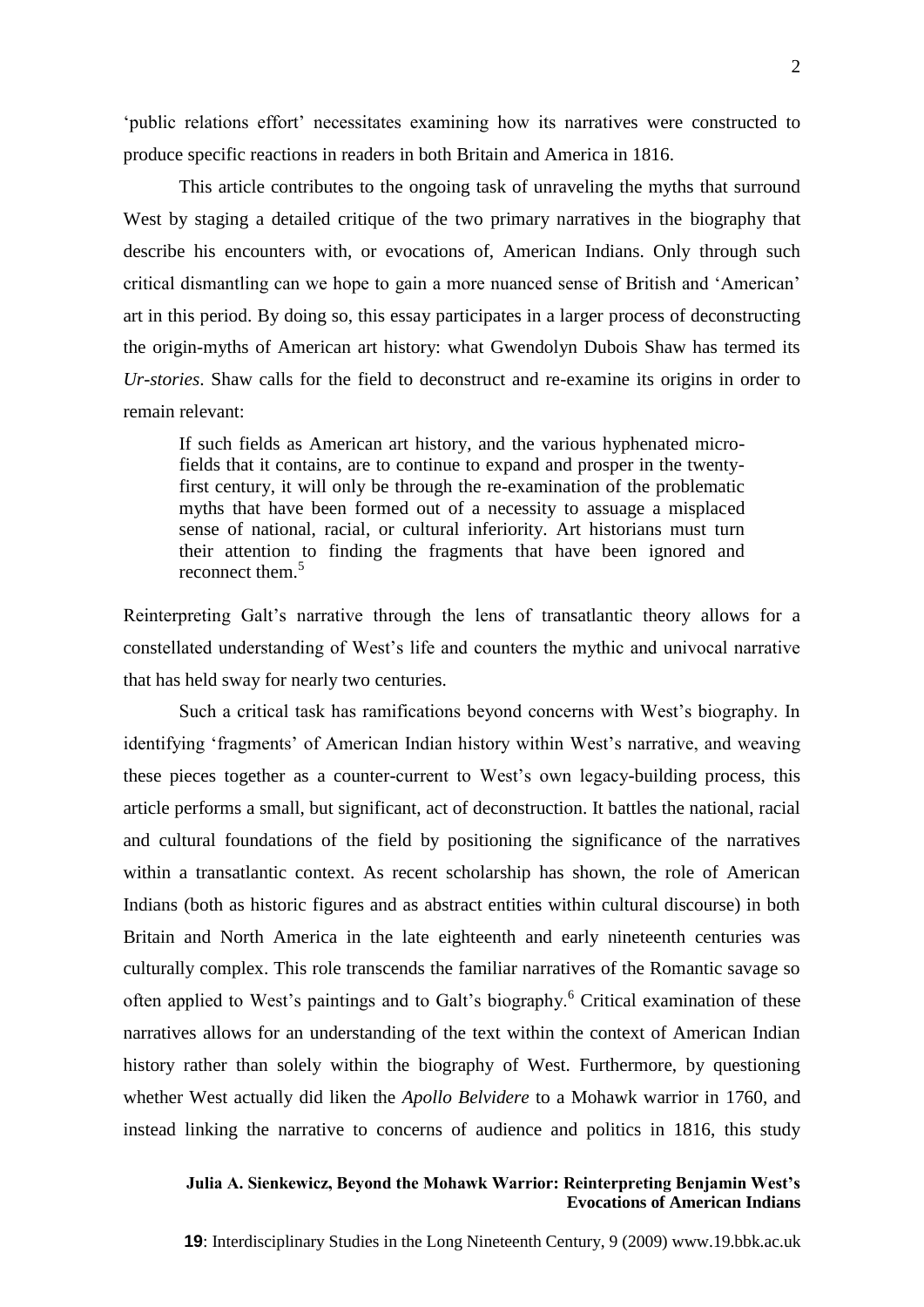attempts to remove the iconic narrative from the hazy lens of romanticism. This essay offers a multifaceted model for interpreting the narrative in which a British-Colonial citizen addressed the interests of an audience informed by political and social events on both sides of the Atlantic. Rather than the naïve exclamation of a provincial visitor to a European metropolis, West's remark, at least as it was retold within Galt's narrative, was the astute reflection of a cosmopolitan intellectual on matters of intercultural and transatlantic concern.

### *The Life of Benjamin West*

In *The Life of Benjamin West*, Galt self-consciously crafted a mythic persona for West. The volume presents the young West as an untrained American artist who through innate genius rose to meteoric success in the upper echelons of the British art world. Rather has lucidly demonstrated that the volume strategically emphasized West's American identity, in contrast to the Britishness on which he had previously insisted. The construction of West's American persona as part of the biographical project of 1816 required the elderly artist to retell his biography, a process that likely consisted in the embellishment and repositioning of biographical details, memories of childhood and youthful events, or the wholesale invention of narratives. As Rather has reflected with regard to the Mohawk Warrior narrative in particular, 'his response was overdetermined, plotted in advance, perhaps, and surely embellished later.'<sup>7</sup>

The accuracy of *The Life of Benjamin West* was questioned by West's contemporaries, even as they were inspired by its mythologizing narrative. The poet Henry Pickering, for example, published the poem *The Belvidere Apollo*, which, while partially about the Apollo Belvidere, was also about the momentous encounter between painter and statue. Indeed, the final lines of Pickering's verse reflect directly on West:

As amid the courtly throng he stood, And ardently thy mien majestic view'd Mark'd thy keen eye –and saw the fateful dart Drink the warm life-blood in the monster's heart Th'untutor'd painter saw in thee, and smil'd The youthful warrior of his native wild $^{8}$ 

Pickering had been so inspired by the image of an 'un'tutor'd' American painter looking at a Classical statue and seeing an American Indian warrior, that he evoked the poignancy

### **Julia A. Sienkewicz, Beyond the Mohawk Warrior: Reinterpreting Benjamin West's Evocations of American Indians**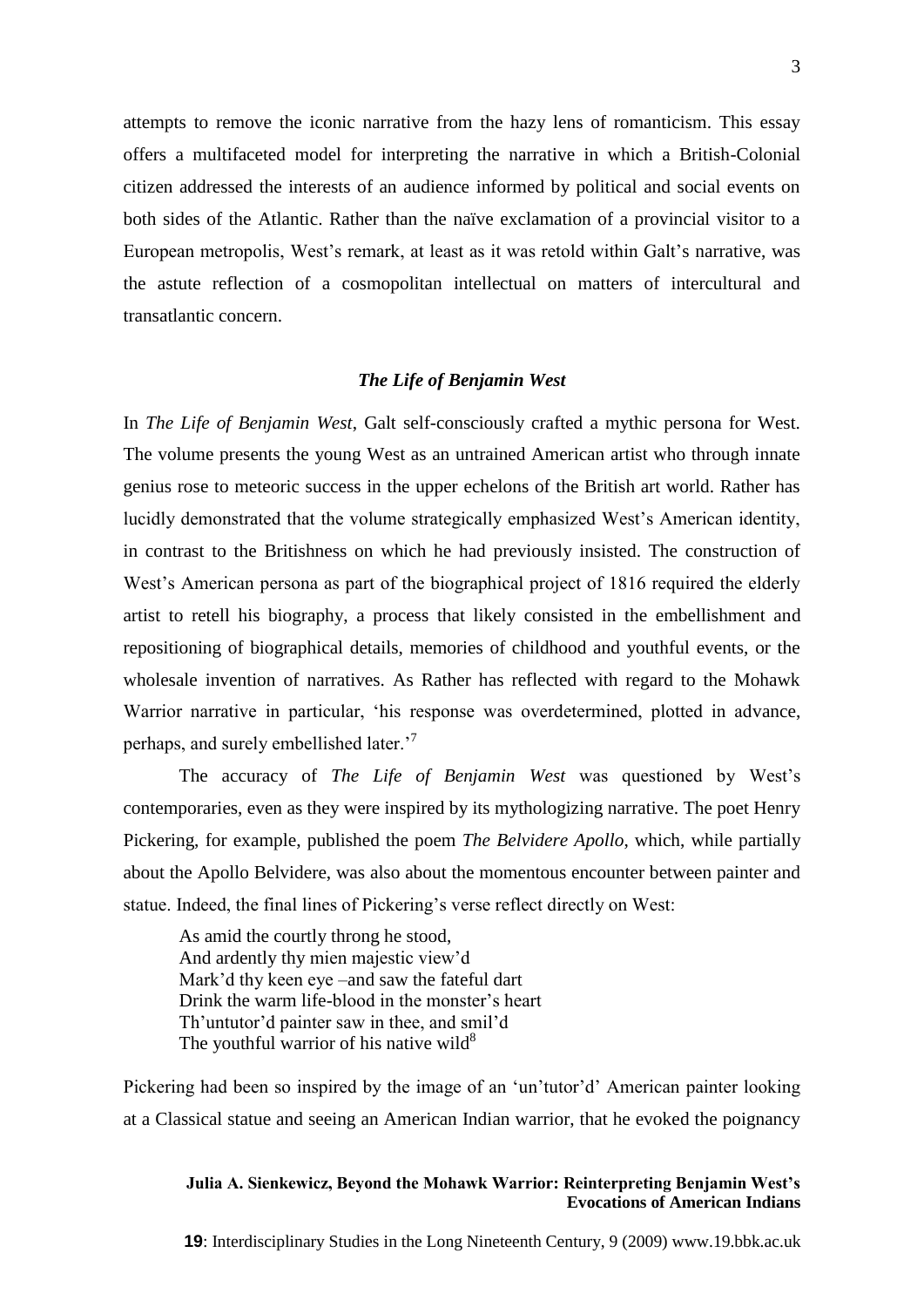of this encounter in verse. In a footnote, however, Pickering commented that while Galt's biography was 'an amusing work', had it not been 'written under the eye of the venerable President [of the Royal Academy] we might be inclined to doubt the truth of some of the facts stated in it'. He further remarked that 'an authentic life of the great Painter, accompanied by a just and candid criticism, and faithful analysis of his principle works, is still a desideratum<sup>'9</sup>

Perhaps because West wrote relatively little about himself, scholars have consistently relied on Galt's problematic biography as the best source for the artist's life, despite the obvious pitfalls of the text.<sup>10</sup> The difficulties of the volume are compounded by the fact that few archival sources corroborate, or contest, Galt's claims. Indeed, though several monographs and many articles have been written about West, few read Galt's narrative in a critically nuanced fashion, perhaps for fear that critical deconstruction would leave very little of the great artist.

Yet, it is necessary to recognize that both West and Galt were thoroughly aware of the constructed nature of this biographical project. West was a willing participant in the volume's biographical manipulations, a claim that Rather has furthered by arguing that West hoped the book would speak to audiences in both Britain and America. Its emphasis on West's untutored and 'natural art' could convince 'the British art world to read his American origins as closer to nature, a quality more valued in 1816 than academic credentials'. Furthermore, by reclaiming his 'American' origins after a lengthy absence, West could accentuate the legacy of his mentorship of numerous American students and recreate himself as the primogenitor figure for art in the United States. Galt, likewise, manipulated the narrative to correspond with his own personal concerns which, as Rather has noted, included highlighting that 'West was a provincial unknown who became an international success; an observer in Mediterranean lands and an exotic curiosity to be observed; an American who, like the Scottish writer, could never be English'.<sup>11</sup> Arriving at a more accurate understanding of what these manipulations might have been may help us to gain a closer understanding of West.

#### **The Stuff of Legends**

### **Julia A. Sienkewicz, Beyond the Mohawk Warrior: Reinterpreting Benjamin West's Evocations of American Indians**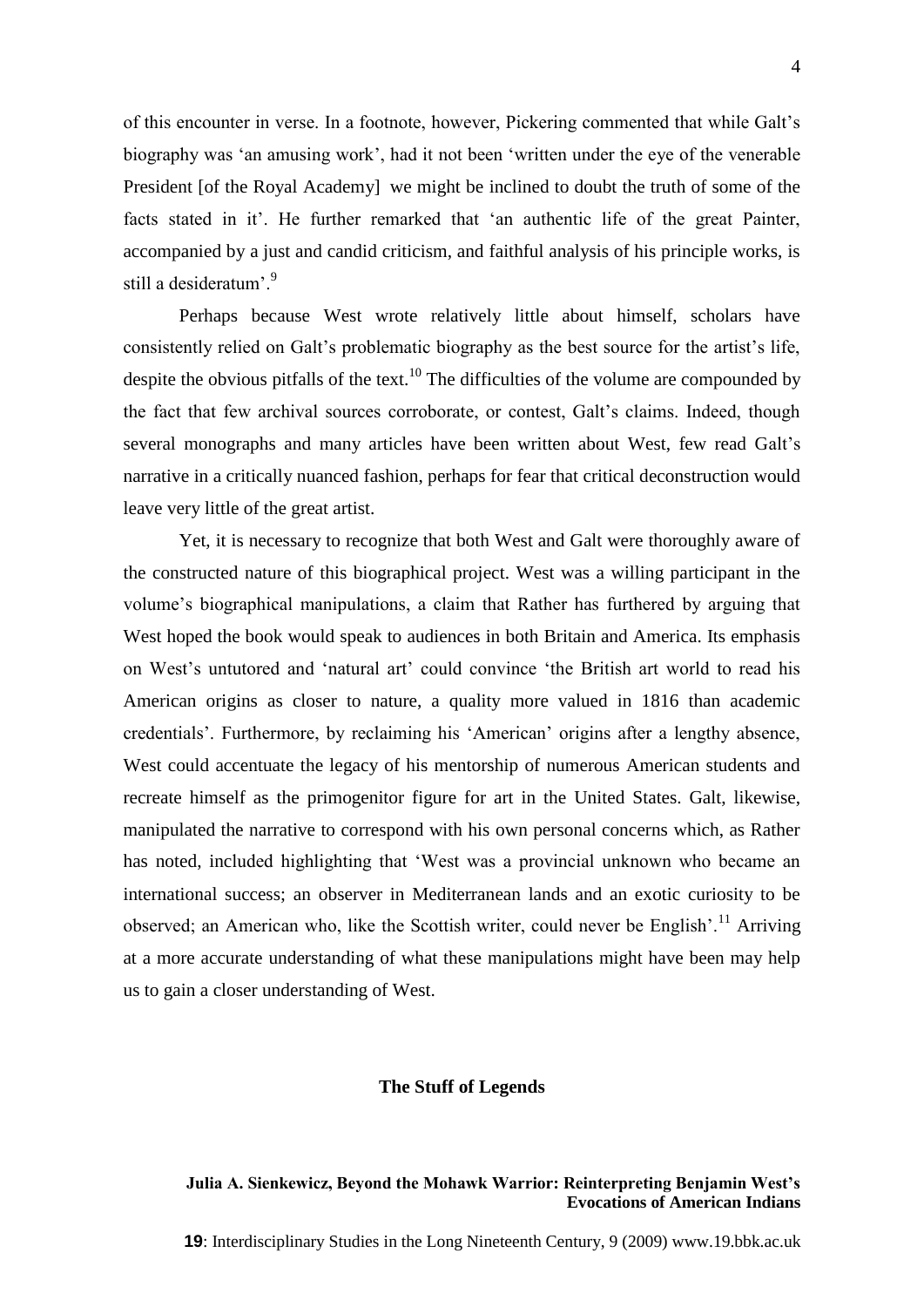American Indians play a particularly valuable role in Galt's construction of West's mythic identity. Most important are the two narratives that figure as 'creation stories' for West's artistic career. The first results in West learning to grind and mix paint; in the second narrative, during which West enters the European scene as a public persona, West's indigenous knowledge is invoked as part of a larger transatlantic discourse. Both of these narratives are constructed around conceptions of cultural interaction, as well as cultural mixing and the particularities of colonial knowledge. These narratives likely teach us little about the historical truth of the artist's life. Instead, they offer rich illustrations of how American Indians could be invoked for an international audience in the early nineteenth century, in order to arrive at particular predictable outcomes.

In the first narrative West learns to mix colors from a traveling group of American Indians. Like the young Giotto in Vasari's *Lives of the Artists*, West's first inspiration to draw arose completely from instinct.<sup>12</sup> Unlike Giotto, however, the next artistic step came only when the young child, who lived in a community completely devoid of artistic models, experienced an instance of intercultural education:

A party of Indians came to pay their annual visit to Springfield, and being amused with the sketches of birds and flowers which Benjamin shewed them, they taught him to prepare the red and yellow colours with which they painted their ornaments. To these his mother added blue, by giving him a piece of indigo, so that he was thus put in possession of the three primary colours. The fancy is disposed to expatiate on this interesting fact; for the mythologies of an antiquity furnish no allegory more beautiful; and a Painter who would embody the metaphor of an Artist instructed by Nature, could scarcely imagine any thing more picturesque than the real incident of the Indians instructing West.<sup>13</sup>

Galt likens this narrative to an ancient allegory, even while asserting the veracity of his tall tale. Galt even suggests that an aspiring artist could not dream up a story as pleasing. We must, however, imagine that the origin of the story was the elderly artist's calculation of the most 'picturesque' story with which to explain his artistic origins. Two important themes emerge when the passage is interpreted as an allegory rather than historical truth: the artist as 'instructed by Nature' and that of the indigenous and feminized spheres supporting, but in opposition to, masculine 'high art'.

This narrative connects West to the indigenous peoples of North America through the narrative of nature. Like the American Indians themselves, West learns from nature and is inspired by it, rather than by the classical tradition (of which he is ostensibly

# **Julia A. Sienkewicz, Beyond the Mohawk Warrior: Reinterpreting Benjamin West's Evocations of American Indians**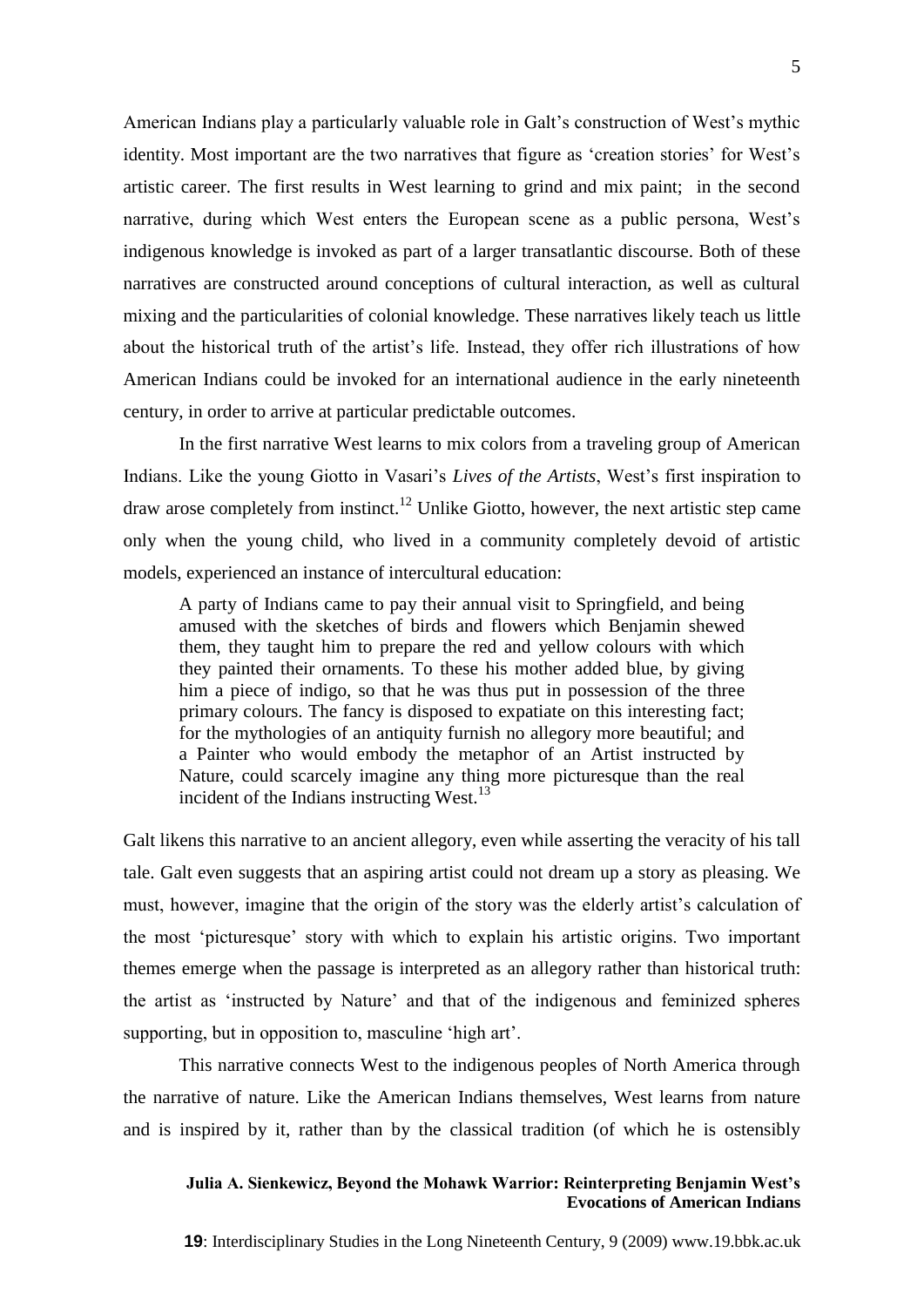ignorant). The passage suggests that the subjects of West's art – birds and flowers – are superior to the 'ornaments' produced by the indigenous population. In subsequent narratives within the biography, the American Indians also teach West to string a bow and hunt. He uses this skill to collect specimens for his art. The image of West mixing natural pigments and running through the forest shooting specimens recreates the artist as a noble savage who will rise from these origins due to his genius.

However, this narrative also draws clear cultural distinctions between the artist and the indigenous community. Galt constructs West as both different from, and intellectually superior to, his tutors. Without any attempt at cultural specificity, Galt's narrative refers to 'Indians', relying on a reader's willingness to accept this general category, and not to question how, on the eve of the Seven Years' War, during a period of tense intercultural relationships on Colonial borderlands, a young British-Colonial boy could be allowed to have unsupervised interaction with American Indian men. Further, despite their technical knowledge, these American Indians are not 'artists'. While the knowledge they supply is useful, it is incomplete. They can only offer two primary colors, and it is only through the assistance of his mother that West attains blue paint. West's mother, though, produces tints for utilitarian dyes rather than for use on canvases. Only West is inspired to mix these three colors with one another, such that art is created through the creative genius of the white, male child. This passage validates the European imperial project by linking the Native American community with conceptions of transient wilderness, and with artisanal knowledge long-since made passé by European artistic and intellectual traditions.

In the second passage engaging with American Indian identity, West encounters the *Apollo Belvedere*. The young artist is given the privilege of visiting the Vatican's renowned ancient art collection, accompanied by Cardinal Albani, an esteemed Italian connoisseur.<sup>14</sup> Curious about the North American artist's reaction, the Italians create the greatest possible spectacle for West's first sight of ancient art:

When the keeper threw open the doors, the Artist felt himself surprised with a sudden recollection altogether different from the gratification he had expected; and without being aware of the force of what he said, exclaimed, 'My God, how like it is to a young Mohawk warrior!' The Italians, observing his surprise, and hearing the exclamation, requested Mr. Robinson to translate to them what he said; and they were excessively mortified to find that the god of their idolatry was compared to a savage. Mr. Robinson mentioned to West their chagrin, and asked him to give some more distinct explanation, by informing him what sort of people the

### **Julia A. Sienkewicz, Beyond the Mohawk Warrior: Reinterpreting Benjamin West's Evocations of American Indians**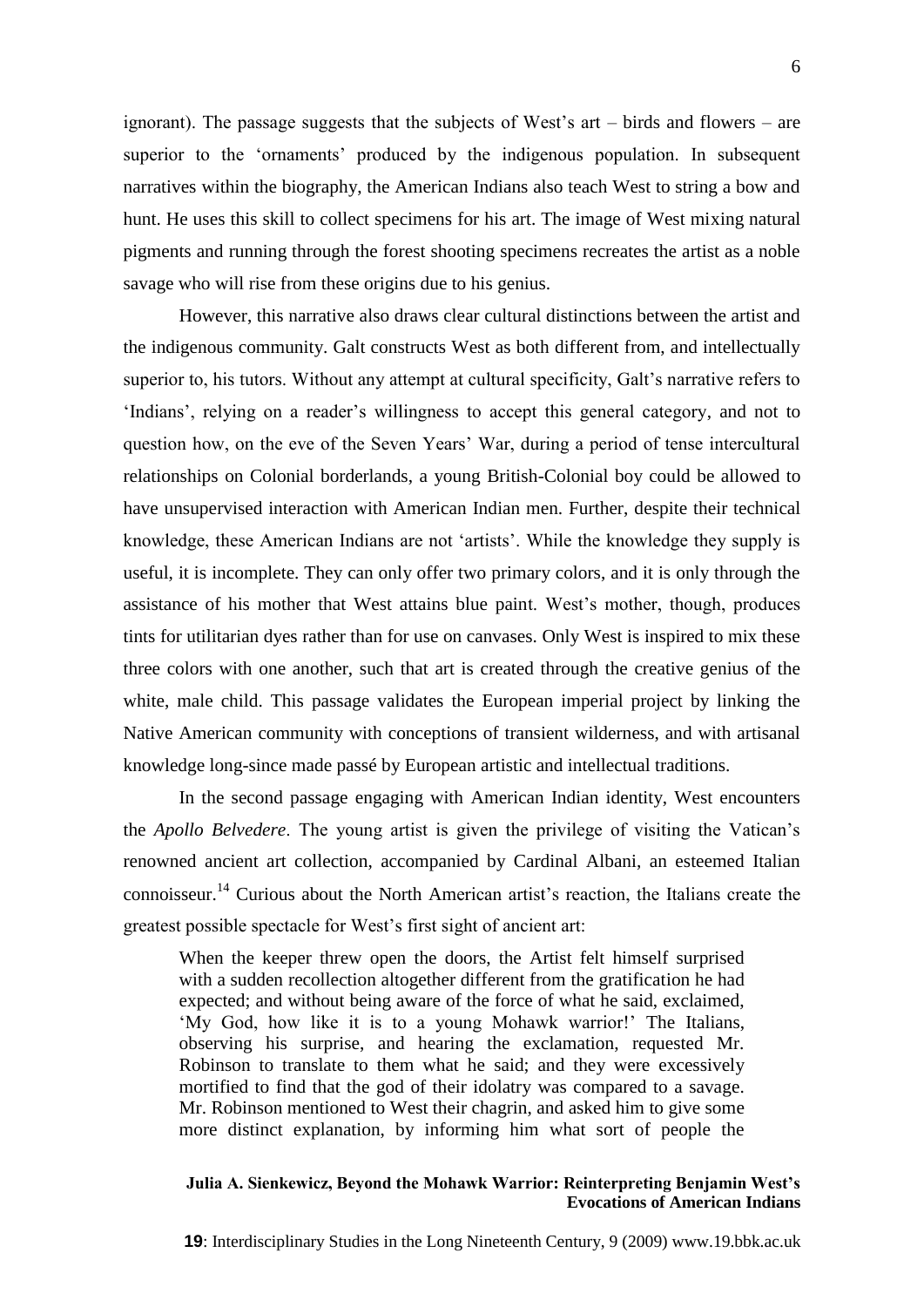Mohawk Indians were. He described to him their education; their dexterity with the bow and arrow; the admirable elasticity of their limbs; and how much their active life expands the chest, while the quick breathing of their speed in the chace, dilates the nostrils with that apparent consciousness of vigour which is so nobly depicted in the Apollo. 'I have seen them often,' added he, 'standing in that very attitude, and pursuing, with an intense eye, the arrow which they had just discharged from the bow.' This descriptive explanation did not lose by Mr. Robinson's translation. The Italians were delighted, and allowed that a better criticism had rarely been pronounced on the merits of the statue.<sup>15</sup>

Rather than a vague reference to an 'Indian', here the young West speaks specifically of a 'Mohawk warrior', laying claim to extensive personal knowledge about the Mohawk. While West may have interacted with American Indians when living in Pennsylvania, no evidence exists that he had any contact with the Mohawk until a decade after visiting Rome. Even then, he interacted with several Mohawk men in London rather than Pennsylvania. It is possible that West may have had isolated interactions with a 'Mohawk warrior' or two prior to his departure for Italy, but surely the easy familiarity suggested in this passage is literary posturing, not biographical fact.

Mr. Robinson, a British gentleman and antiquarian who joined the party as a translator, is also noteworthy since he takes on the role of cultural mediator.<sup>16</sup> Robinson mediates between the naïve colonial artist's reaction to the statue, and the Italian audience's blind admiration for the classical tradition. The passage suggests that Robinson understands why West might invoke the Mohawk specifically, rather than some vague romanticized Indian, and he presses West to explain this point. The implication is that the British audience would know a great deal about the Mohawk, while the Italians would know little to nothing.

This narrative implies that readers will be able to call to mind an image of the *Apollo Belvedere* and that they will have a simultaneous conception of a 'Mohawk Warrior'. For most readers, whether in the United States or in Britain, knowledge of both the *Apollo Belvedere* and the Mohawk Warrior would involve information gathered only from textual references. As Kevin Mueller has argued, with the prominent role of the Mohawk in the Seven Years' War, European leaders became arguably more familiar with them than with any other North American indigenous group.<sup>17</sup> The young West would also have had personal exposure to the literary discourses surrounding the Mohawk through his instructor and mentor William Smith. Smith, who was Provost of the College

# **Julia A. Sienkewicz, Beyond the Mohawk Warrior: Reinterpreting Benjamin West's Evocations of American Indians**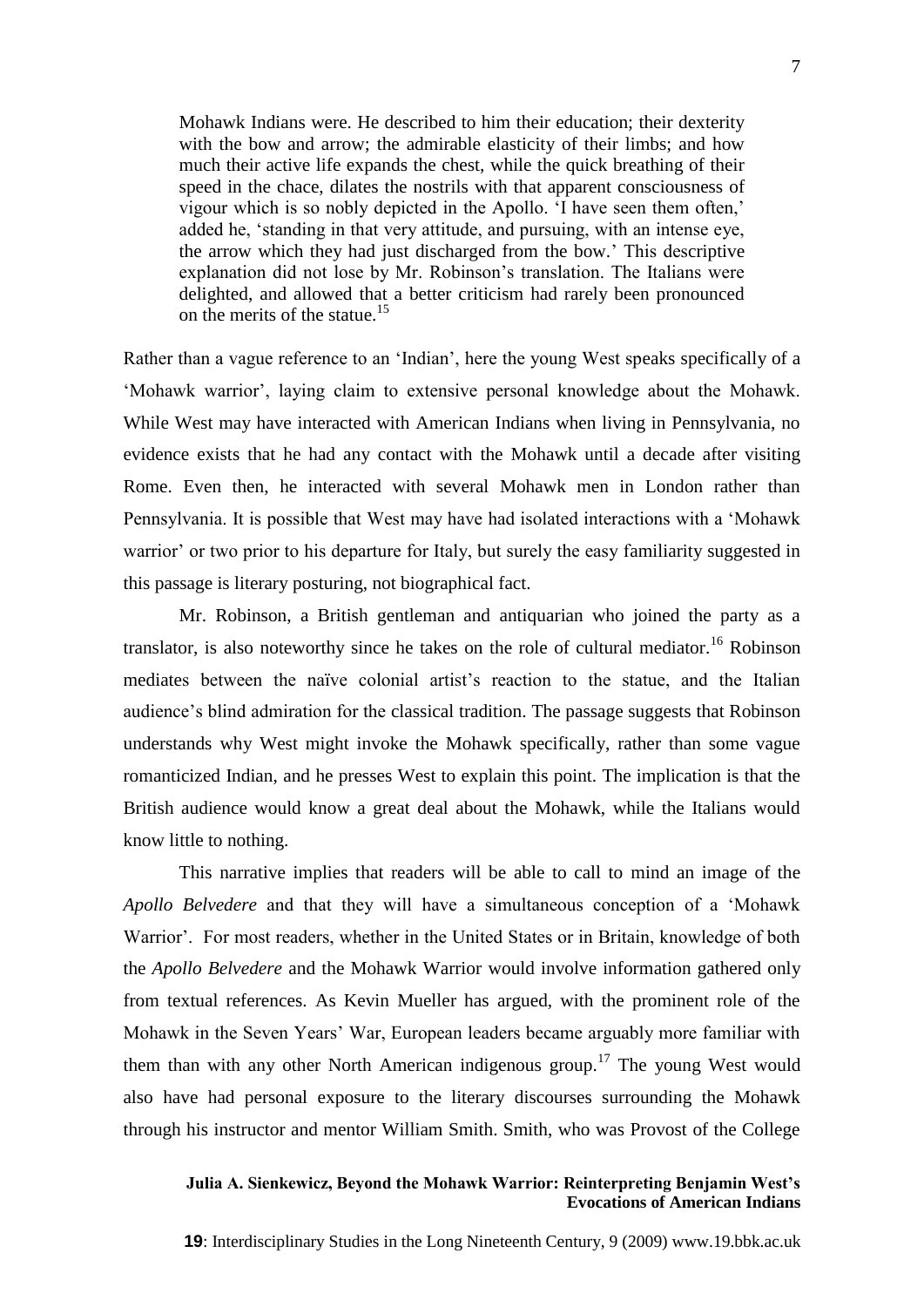of Philadelphia, educated the young artist in Classical History.<sup>18</sup> Not coincidentally, Smith was also the author of two books on North American colonial and military history in which the Mohawk were featured.<sup>19</sup> These books, available to both European and American markets, would have created a shared knowledge of the Mohawk in an international sphere. It is perhaps worth noting that this knowledge would not have been as immediately culturally relevant to an Italian as to a British audience, further evidence that Galt's passage was more likely doctored for a readership in the British Atlantic world, rather than spontaneously offered by West to an Italian audience.

This narrative presents West as offering a new sphere of knowledge to the European art community. Though they are initially skeptical of his remark, the Italians soon learn to understand West's comment as both perceptive and integral to creating an increased understanding of Classical art. Through Colonial exploration and encounters with 'savage' peoples, Europeans can learn more about their own past and artistic traditions. Such knowledge is less about the truths of the culture of the 'other' and more about the reification of European ideologies. Thus, West refers specifically to a Mohawk warrior, rather than, say, a Pequot warrior, because the Mohawk were allied with the British and could, therefore, be given a benign allegorical role. Such cultural specificity is only necessary to elicit a certain response in Galt's readership, for the narrative then focuses on cultural stereotypes about the indigenous group rather than on historically accurate information about the Mohawks, as Muller has so decisively demonstrated.<sup>20</sup> Finally, the ultimate significance of the vignette in the context of West's career is its ability to connect Classical art ideals with modern figures, history and concerns, a project that parallels the artist's own revolutionary shifts in history painting. However, West did not develop, or even approach, such a theoretical and practical artistic platform until a decade later, with the completion of *The Death of General Wolfe* in 1771, a point that West emphasized in his own attempt at an autobiography, written in 1805 (see fig. 2).<sup>21</sup>

### **Julia A. Sienkewicz, Beyond the Mohawk Warrior: Reinterpreting Benjamin West's Evocations of American Indians**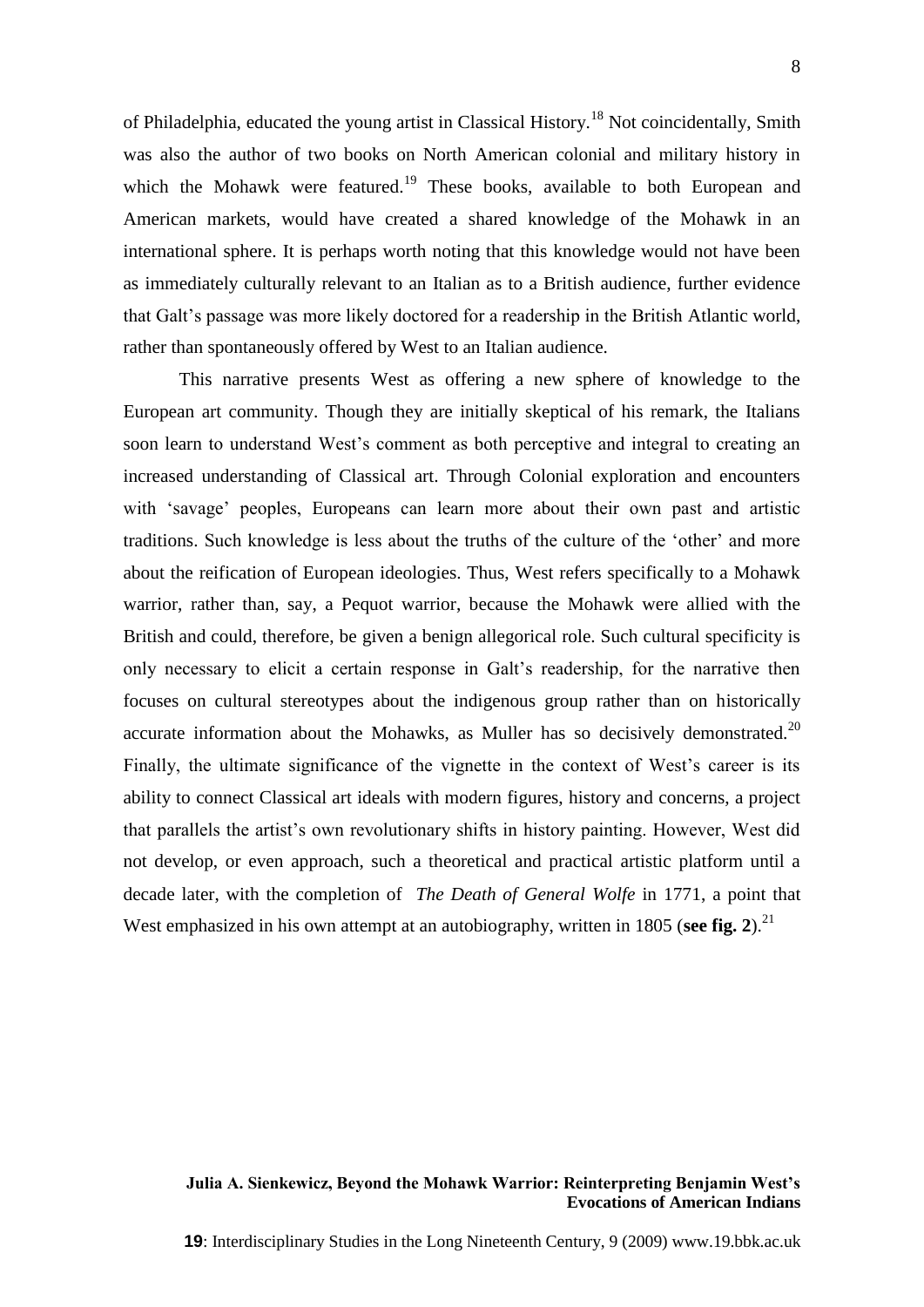

of Art, Ottawa, Canada.

Both passages suggest that the use of American Indians in the biography is strategic. At one level, West's familiarity with American Indians is used to accentuate his Americanness, a point that supports Rather's argument and that needs little further elaboration. These passages also contribute to two other important projects. First, by drawing on concepts of American Indians that were *au courant* in 1816, the biography uses these indigenous figures to help build certain aspects of West's intercultural and transatlantic identity, as framed by Galt and West. The generic 'Indian' of West's origin myth compliments the predilection in the United States for a conception of American Indians as aligned with nature, without physical roots on the continent. This romanticized Indian is a benign figure of the past. West's later reference to a Mohawk warrior, by contrast, alludes to a specific tribe with powerful contemporary associations, which would be particularly sympathetic to a British audience. Second, the use of the American Indian in both passages supports West's interest in arguing that his work was innovative for its emphasis on nature and historical accuracy, rather than the blind adoption of classical form. At all levels, these interpretations of West's biographical vignettes make more sense

### **Julia A. Sienkewicz, Beyond the Mohawk Warrior: Reinterpreting Benjamin West's Evocations of American Indians**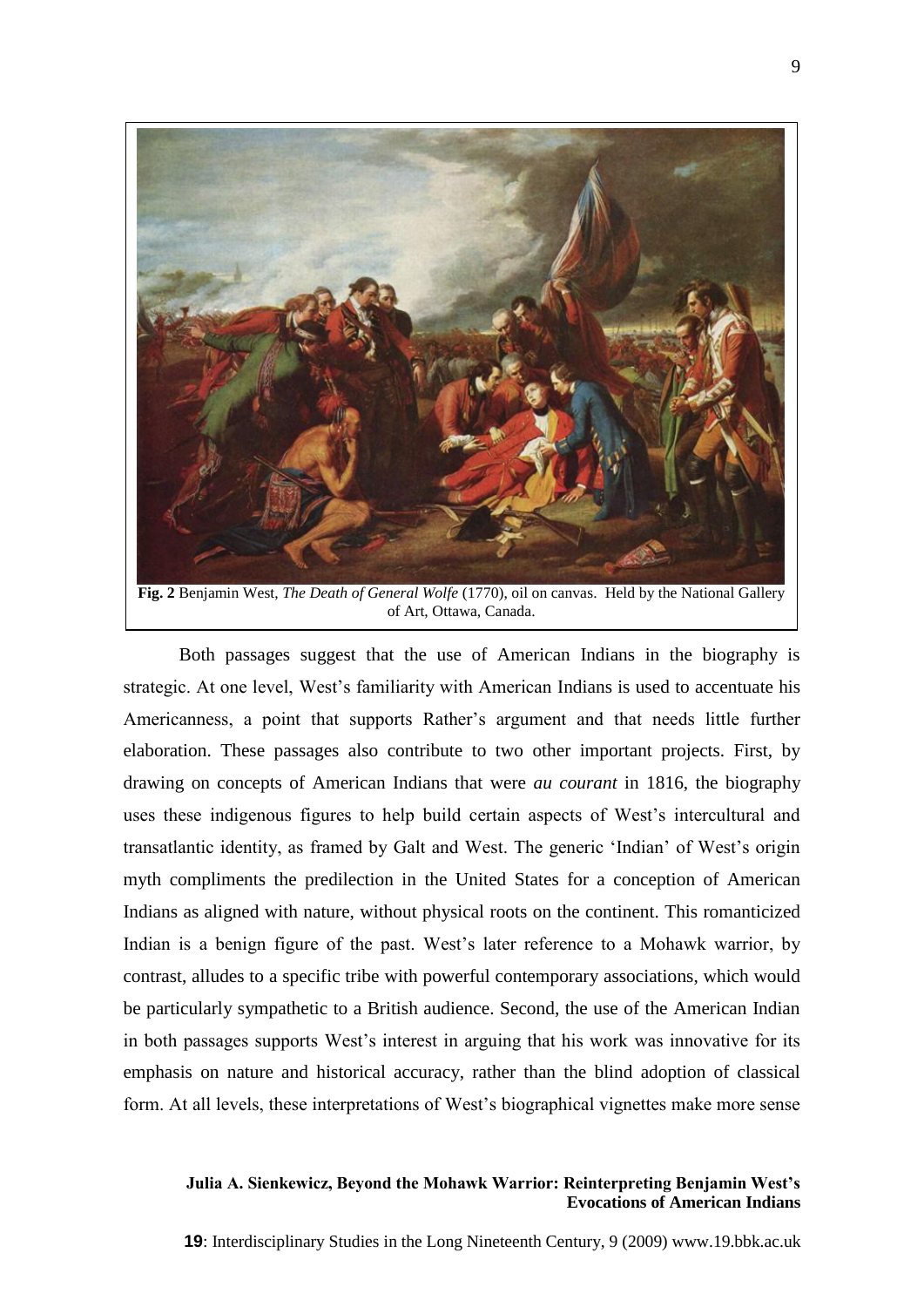in the social and historical context of 1816 than they do in the eighteenth-century moments to which Galt attributes the stories.

#### **West and the American (Indian) Dream**

If West once likened the *Apollo Belvedere* to a Mohawk Warrior, he also once imagined himself as an Aztec artist. Writing from London in 1772 to his cousin Peter Thomson in Pennsylvania, West lamented:

The truth [is] that I don't like writeing  $-$  it is as deficulty to me as painting would be to you – every man in his way, I could as soon paint you a description of things on this side the water as write –I belive I should have made a Figure in South America in the time of that conquest when we find the natives of that country communicated with each other by Painting the Images of their amaginations and not in writing charectors to describe them $^{22}$ 

In this passage West self-identifies with the Aztec, suggesting that he might be a misfit in European (or even Euro-American) society. While West clearly does not believe himself to be Aztec, and does not even remove himself from a colonial viewpoint in this statement (note how he writes 'we find the natives of the country'), he does demonstrate an interest in, and personal association with, American Indian society. Written twelve years after his departure from North America, but nearly forty years before the publication of Galt's biography, West's comment demonstrates that he was thinking about American Indians, and also identifying with them. Written from London, the center of the British Empire, to a relative in Pennsylvania, in the tense years before the American Revolution, this reflection on American Indian civilization may also have allowed West to contemplate his own displaced position between Britain and America. Indeed, West alludes to the distance that separates Britain, his new home, from North America where his cousin resides. West is conscious that his words will fail to accurately represent the world in which he now finds himself. The distance that separates such words and images from lived experience is, literally, a vast ocean and much will certainly be lost in transit. Only by alluding to the South American Indian does West hope to create a metaphor powerful enough to capture the degree of his cultural misfit within this transatlantic situation.

By the time that West penned this letter to his cousin, he had been living in Europe for more than a decade, beginning with three years in Italy, a brief study tour of France

# **Julia A. Sienkewicz, Beyond the Mohawk Warrior: Reinterpreting Benjamin West's Evocations of American Indians**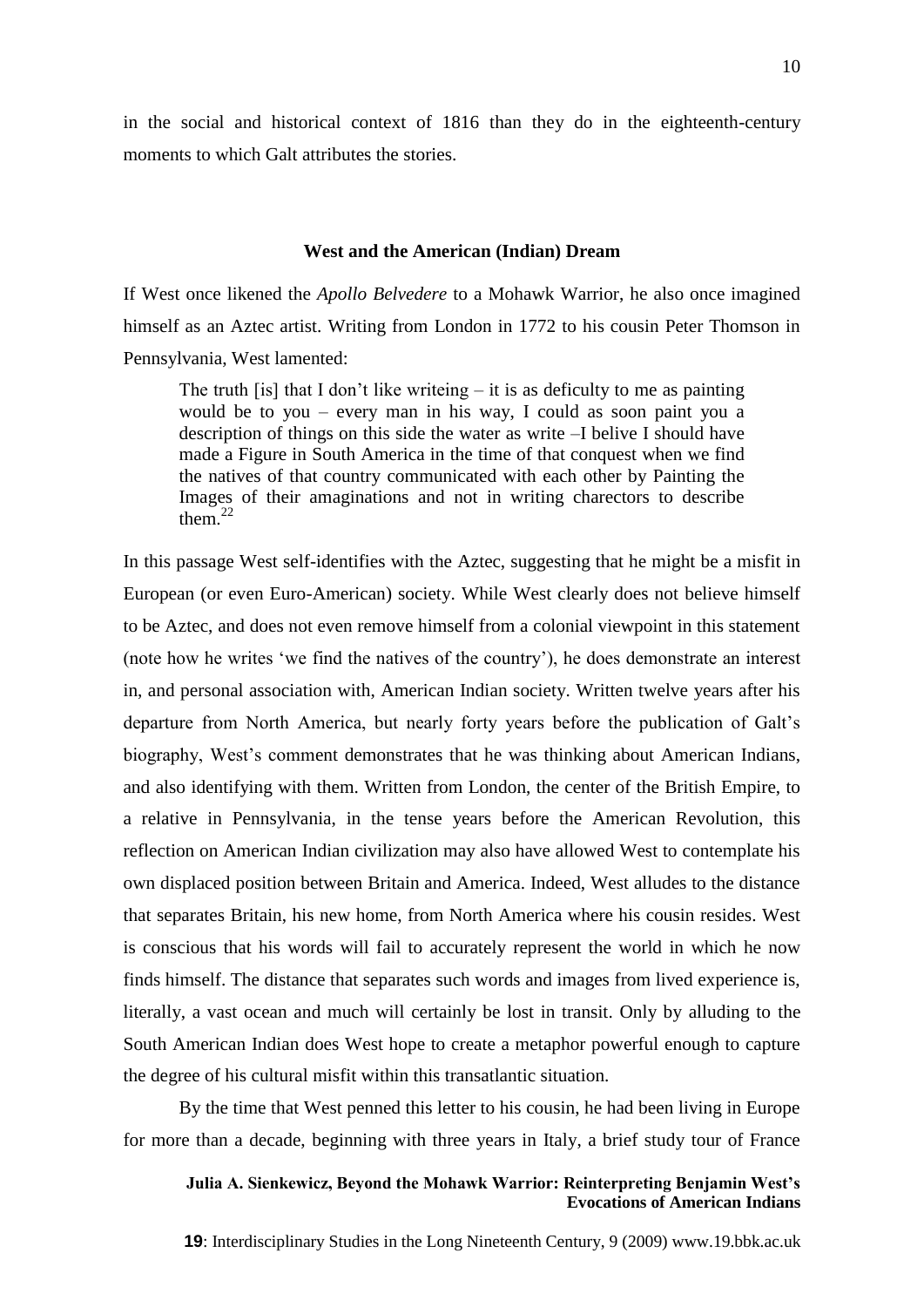and then eight years in London. Stephanie Pratt has characterized these years between 1761 and 1772 as West's 'Indian decade', because the artist completed six paintings and engravings containing Native American figures during those years.<sup>23</sup> West's first representation of a Native American, *Savage Warrior Taking Leave of His Family* was completed while in Italy, ca. 1761, as West's contribution to a piece representing the four regions of the globe.<sup>24</sup> Yet, as Pratt has argued, these American Indian figures were all variants of a type. Rather than representing specific tribes or individuals, they were 'generic Indians', such that 'a plucked scalp and topknot of hair decorated with feathers, a beaded pouch, a blanket or animal skin, and body paint appear […] as the markers of the figure's identity and […] reappear on other figures of Indian males in subsequent design.<sup>25</sup> This generic Indian type lacks the specificity of the artist's excited comparison of the *Apollo Belvedere* and the Mohawk Warrior, despite the fact that Galt's narrative dates West's exclamation to 1760 prior to the execution of these paintings.<sup>26</sup> Indeed, West's generalized Indians support the suspicion that the 'Mohawk Warrior' was manipulated at a later point in West's life rather than exclaimed on his Roman tour.

Upon arrival in London in 1763, West would have encountered a country deeply interested in the transatlantic dynamics of interaction with American Indians, though always seen through an imperial lens.<sup>27</sup> Furthermore, the Mohawk were exceptionally powerful in the international sphere in the years preceding and spanning the American Revolution. Since, as Troy Bickam has argued, 'American Indians' power, not their exoticism, placed them at the front of the British imagination' between 1754 and 1783, it would have been natural for the Mohawk to become of interest to West in London.<sup>28</sup> It was during the 1770s that West acquired a collection of Native American objects, which he used to give material authenticity to his paintings.<sup>29</sup> Furthermore, it was in 1776 that West met representatives from a Mohawk delegation to Britain and painted his resulting *Portrait of Colonel Guy Johnson and Karonghyontye (Captain David Hill)* (see fig. 3).<sup>30</sup> During the American Revolution, the Mohawk were powerful allies of the British. After the war, much of their land was ceded to the United States and many Mohawk followed Joseph Brant (Thayendanegea) to new territory in Canada. Brant returned to Britain in 1786 in an attempt to regain Mohawk land and power through diplomacy. Despite these efforts, after the Revolutionary War, Mohawk prominence was significantly reduced, and their international cachet would be revived only with their military support of the British

# **Julia A. Sienkewicz, Beyond the Mohawk Warrior: Reinterpreting Benjamin West's Evocations of American Indians**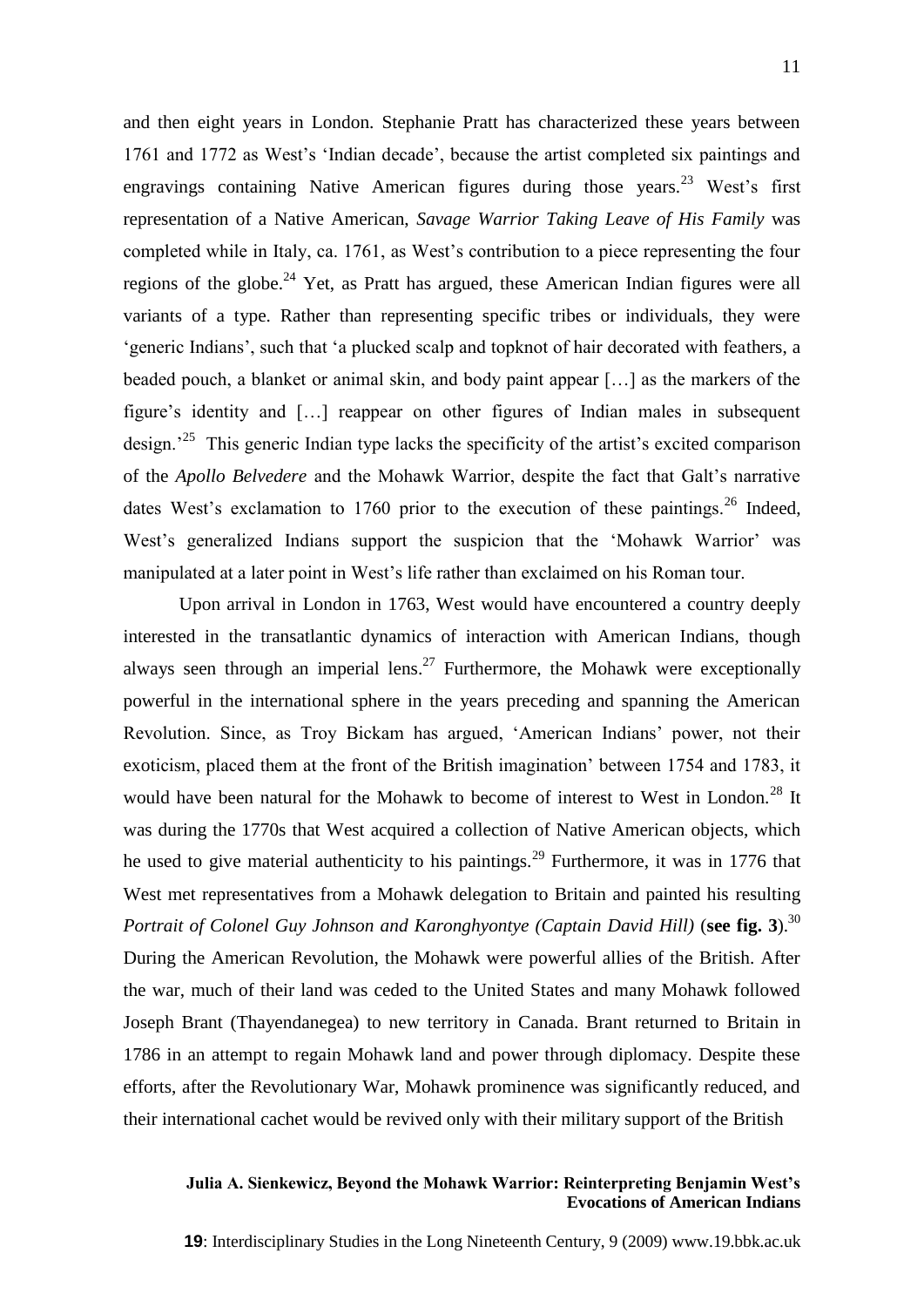

# **Julia A. Sienkewicz, Beyond the Mohawk Warrior: Reinterpreting Benjamin West's Evocations of American Indians**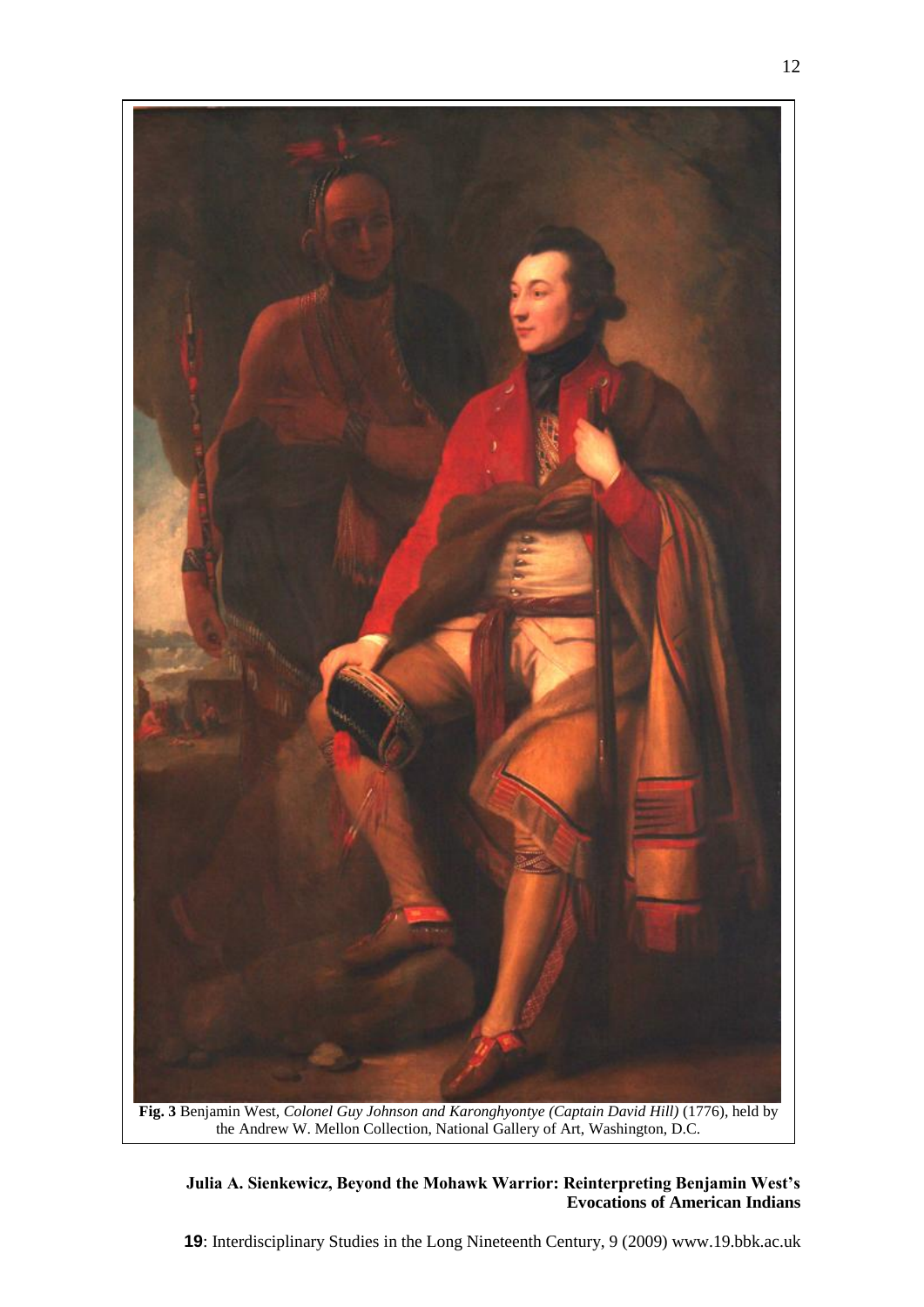during the War of 1812 which had recently come to a close when *The Life of Benjamin West* was published.<sup>31</sup>

Situated within the context of this history, West's likening of the *Apollo Belvedere* to a Mohawk Warrior gains a multivalent and transatlantic meaning. Rather than a vague allusion to a 'savage warrior' or an 'Indian', West's comparison belongs most properly to the complex cultural dynamic of the final decades of the eighteenth century and first decades of the nineteenth. West's evocation of the Mohawk, rather than the Cherokee or the Creek, adapts his comparison to the predilections of a British audience amply familiar with sympathetic Mohawk figures, like Joseph Brant. In likening the *Apollo Belvedere* to a Mohawk Warrior, West's words called to mind contemporary Native American figures of importance in the international sphere with whom West was personally familiar.

Indeed, it was only after his contact with the Mohawk delegates of 1776 that there is evidence for West circulating stories about his association of the *Apollo Belvedere* with a Mohawk Warrior. Perhaps the first reference to West communicating a similar story by word of mouth was made in Richard Payne Knight's *The Landscape: A Didactic Poem in Three Books* (1794). In a footnote supporting his description of the 'grace' and 'natural beauty' that characterizes 'savage' bodies whose movements remain free because of their 'unfettered mind', Knight cited personal conversation in which West had averred that 'when he first saw the Apollo Belvidere, he was extremely struck with its resemblance to some of the Mohawk warriors whom he had seen in America.<sup>32</sup> Published well after the American Revolution and, consequently, the visit of the Mohawk delegates to London, Knight's reference offers evidence that West was beginning to circulate versions of the Mohawk Warrior narrative in this period.

West's 'Mohawk Warrior' remark was calculated to respond to a complex intercultural milieu, wherein it could romanticize the American Indian while at the same time allude to specific individuals and a precise set of intercultural relations. The nuances of this interpretation can help to uncover the fragments of multicultural art history within the larger *Ur Stories* of the field. In her analysis of West's *Portrait of Colonel Guy Johnson and Karonghyontye,* Leslie Reinhardt highlighted the stakes and pitfalls of such a project, remarking that:

Despite our best intentions, Indians in pictures remain invisible to us. Traditional historians of European or American art look at an American Indian image from the viewpoint of the artist and his culture, yet often with

# **Julia A. Sienkewicz, Beyond the Mohawk Warrior: Reinterpreting Benjamin West's Evocations of American Indians**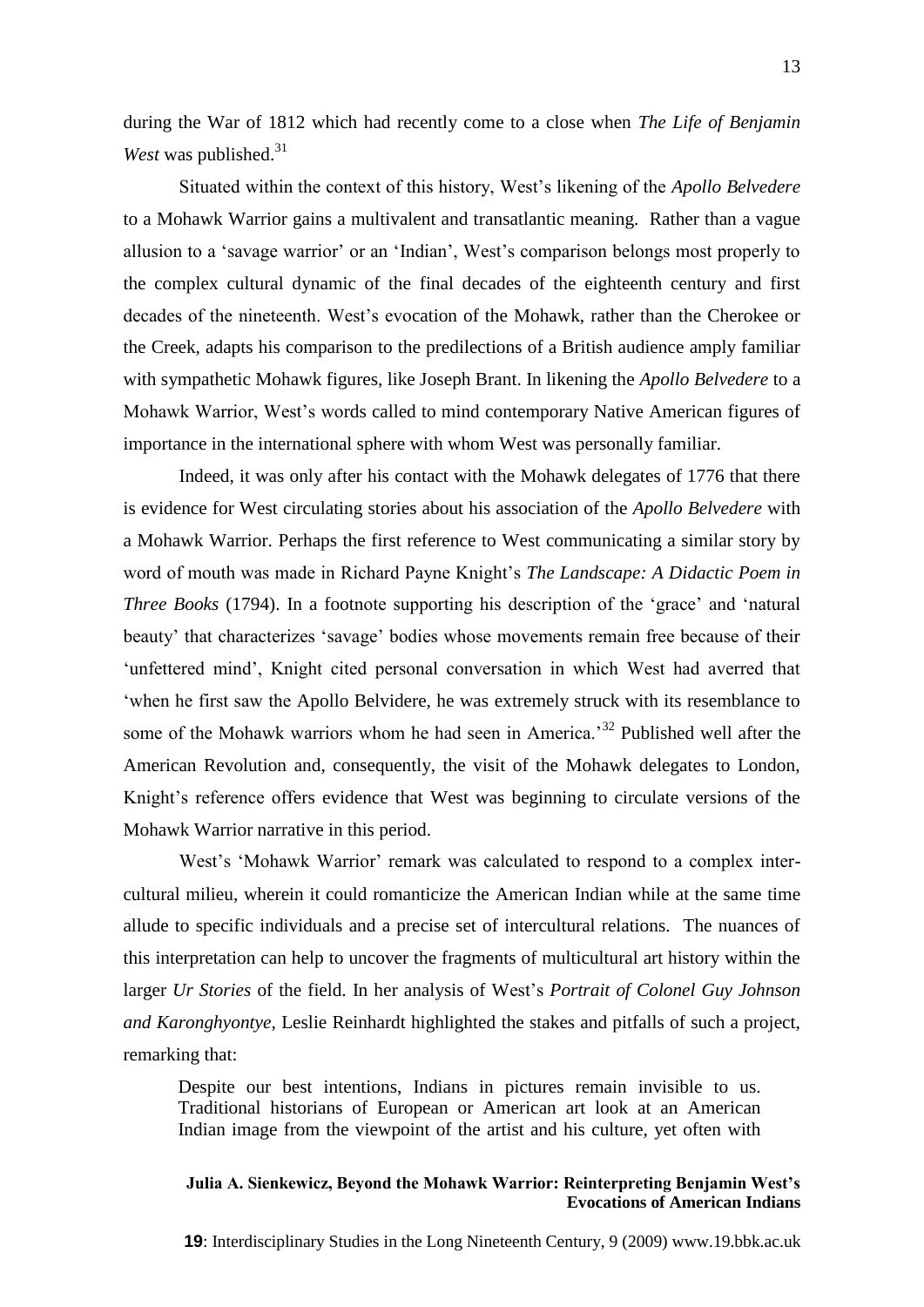too narrow a focus. For instance, many art historians tirelessly apply to images the notion that artists equated Indians with Rousseau's 'noble savages.' Accordingly they see pictured Indians as a panoply of types deriving from the classical canon: Apollo Belvederes in Indian dress. This monocular vision blinds us to variation between depictions and flattens images individually. When applied indiscriminately, it nullifies the image. More radical art history, although it criticizes the artist for cultural bias, nonetheless arrives at an outcome curiously similar to more traditional approaches. In an attempt to view images of Indians from a broader cultural perspective, it condemns the 'noble savage' depiction as ethnocentrism. However, it still buys the premise that artists portrayed Indians only as types. Despite the best of culturally sensitive intentions, pictures of Indians are seen to vary only between the stereotype chosen- either the noble or the ignoble savage. $33$ 

In approaching Galt's narratives, scholars have seen the text through the sort of monocular vision that Reinhardt describes. Just as the artist's paintings have been flattened by interpretations that see 'noble savages' or ethnocentrism, so the rich intercultural context of this text has been lost. In recognizing the complexities of the transatlantic world in which West participated, we can explore the cross-cultural posturing of West, the displaced colonist, relocated to the British Metropole. Likewise, such monocular vision neglects the historically contingent relationships at play in this dynamic period. Employing an historical lens that privileges the 'winner' in subsequent struggles for cultural authority fails to acknowledge the specific nature of relationships between American Indian groups and Europeans, which were of paramount importance to the culture of the Atlantic world in which West participated. West's likening of the *Apollo Belvedere* to a Mohawk warrior was not a vague or casual evocation of a romantic savage type, but rather was a comment calculated to create a sensation in a particular transatlantic culture. This analysis does not negate the imperial lens through which West viewed American Indians.<sup>34</sup> It suggests, instead, that these narratives were culturally mutable and intended to appeal to the differing cultural milieu of Britain and the United States in 1816. Perhaps most importantly, it offers the opportunity of using this quotation to approach the complex dynamics of imperialism, colonialism and Native American history in the transatlantic culture of the late eighteenth and early nineteenth centuries. Rather than settling for invisible Indians, it suggests that West's words may actually be understood through the real interaction between the British Colonial artist and Mohawk diplomats in London.

### **Julia A. Sienkewicz, Beyond the Mohawk Warrior: Reinterpreting Benjamin West's Evocations of American Indians**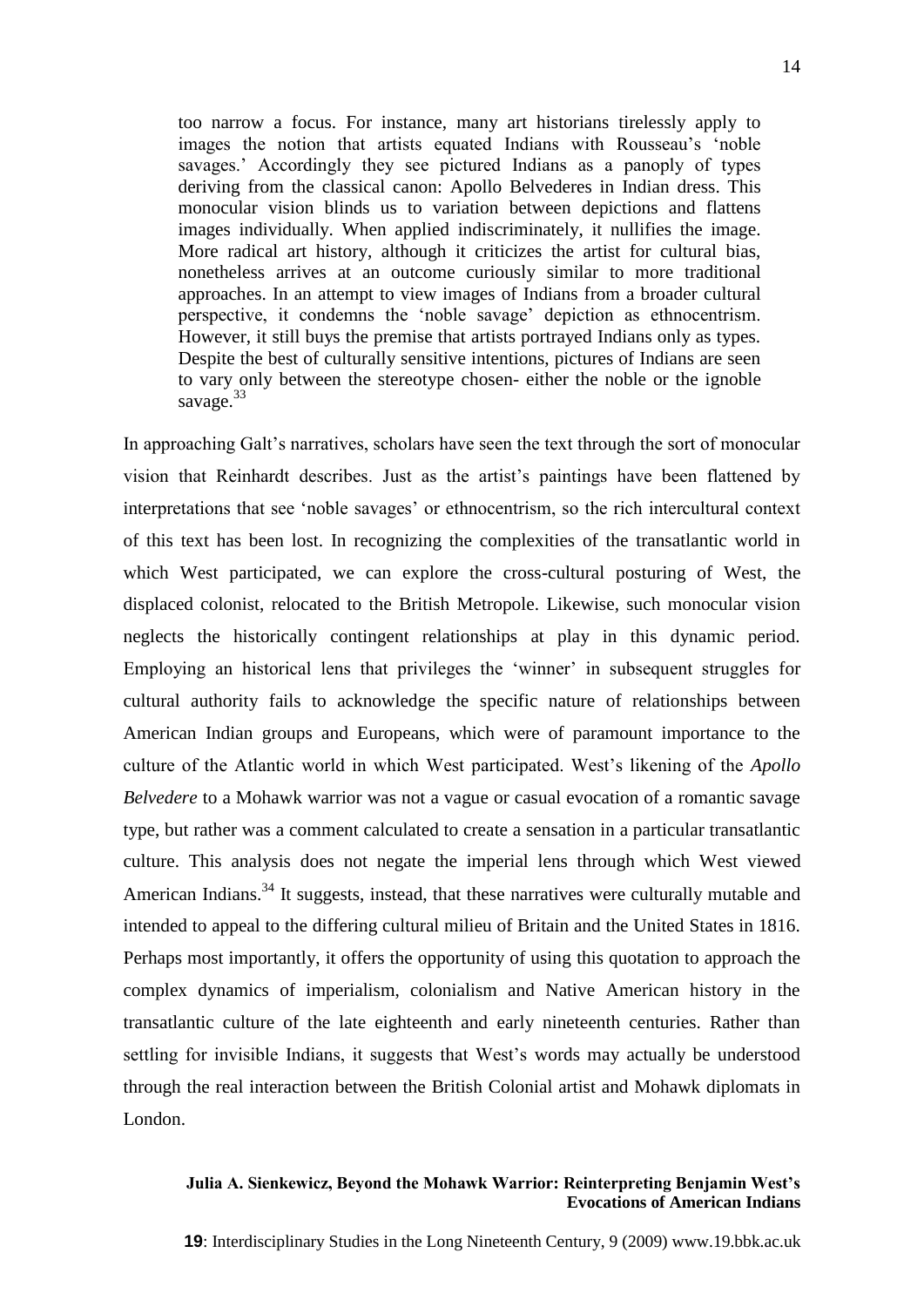This more nuanced and historically contingent interpretation of Galt's narrative underlines that scholars have been too ready to accept such compellingly grandiose origins for the field of American art history. It suggests, instead, that we must approach even such a familiar and accessible primary text, as engaged with a culture 'other' than our own. In such a critical re-reading of Galt's biography of West, the life and accomplishments of the artist himself can only take a secondary position to the questions of social and cultural ideology present in its narratives. Realizing that West's comparison of the *Apollo Belvedere* to a Mohawk Warrior was consciously reconstructed many years after the alleged date of the event, and that this remark carries with it complex levels of social and cultural baggage, is one small step toward revising the narratives of early American Art History. By removing the mythic aura of this statement, perhaps we can open the route to a reconsideration of West and his successors through lenses that acknowledge their historical and cultural contingency. In doing so, perhaps we can likewise arrive at a reconsideration of the presence of American Indians in the art of Anglo-American artists, not as figures constantly subject to European ideologies, but as independent historical entities, acting in a cross-cultural and even a cosmopolitan sphere.

### **Endnotes**

1

I would like to offer special thanks to Janet C. Berlo for her comments on an early version of this paper, and to David O'Brien for his comments on another related project, which have helped to inform this essay. I am also grateful to the anonymous reader whose astute response helped to strengthen this article. While working on this article, I have been funded by an ACLS/Henry Luce Predoctoral Fellowship in American art, a McNeil Dissertation Fellowship at the Winterthur Museum & Country Estates, and a Graduate Fellowship from the Graduate College at the University of Illinois at Urbana-Champaign. I thank these institutions for the support that made this research possible. Finally, I would like to thank my mother, Anne W. Sienkewicz, for her careful editing and critique, my father Thomas J. Sienkewicz for his wise suggestions, and my husband Víctor M. Martínez for his constant intellectual companionship.

<sup>1</sup> John Galt, *The Life of Benjamin West* ed. by Nathalia Wright, (Gainesville, Florida: Scholars' Facsimiles & Reprints, 1960). The 'Mohawk warrior' narrative has become iconic in subsequent scholarship on the artist, and is frequently retold with little critical commentary. The passage has been so frequently cited that it would be impossible to cite the entire range of literature. Certain essays have devoted particular attention to discussing the passage, and I list those here: Vivien Green Fryd, 'Rereading the Indian in Benjamin West's *Death of General Wolfe*', *American Art* 9:1 (1995), 73-86; Kevin R. Muller, 'Pelts and Power, Mohawks and

### **Julia A. Sienkewicz, Beyond the Mohawk Warrior: Reinterpreting Benjamin West's Evocations of American Indians**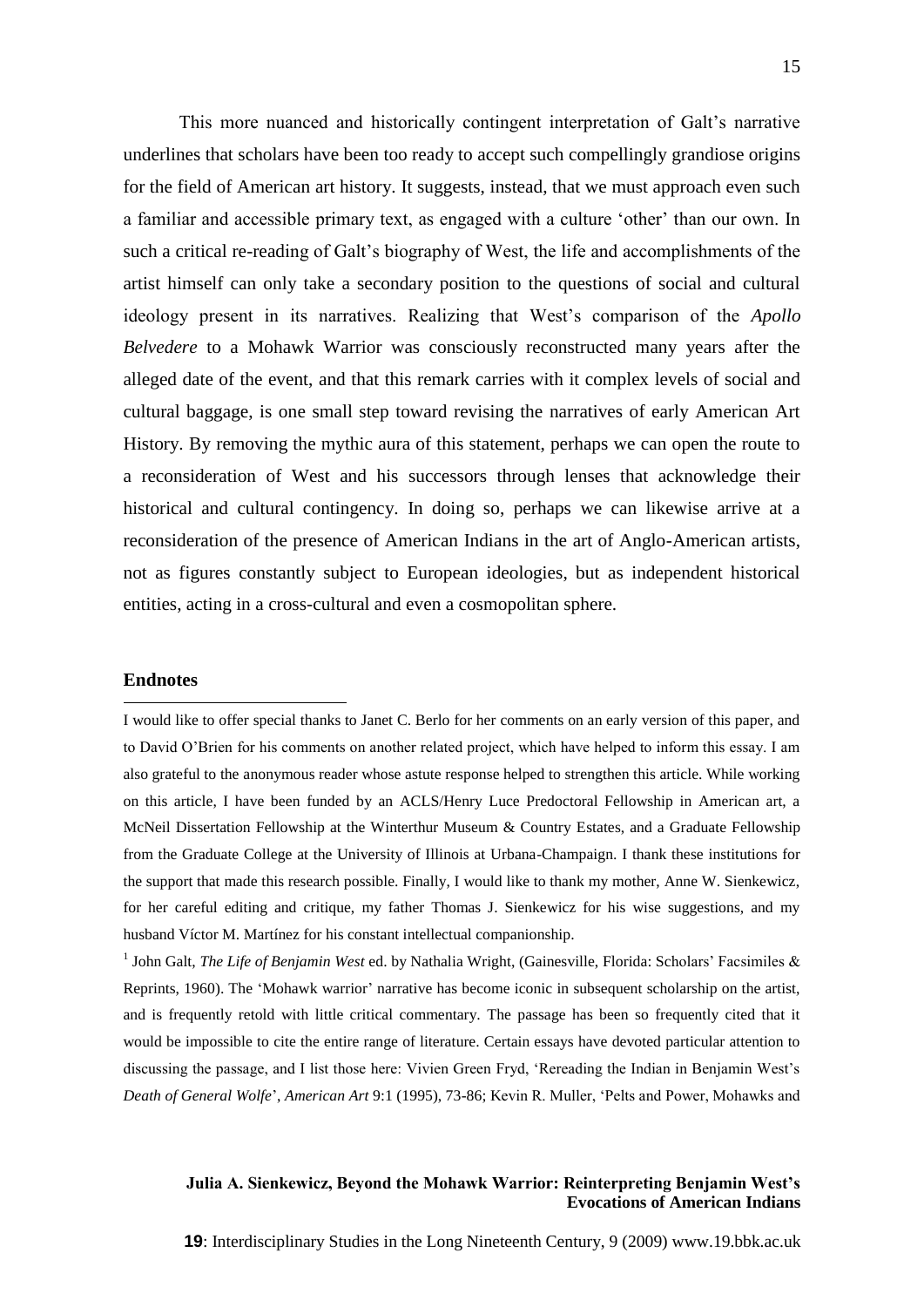Myth: Benjamin West's Portrait of Guy Johnson', *Winterthur* Portfolio 40:1 (2005), 47-75 (pp. 62-63); Jules Prown, 'Benjamin West and the Use of Antiquity', *American Art* 10:2 (1996), 28-49.

 $^{2}$  Galt, p. 105.

<u>.</u>

3 Susan Rather, 'Benjamin West, John Galt, and the Biography of 1816', *The Art Bulletin*, LXXXVI, 2 (June 2002), 324-345 (p. 345).

<sup>4</sup> Rather, p. 341.

<sup>5</sup> Gwendolyn Dubois Shaw, *Portraits of a People: Picturing African Americans in the Nineteenth Century* (Seattle: University of Washington Press, 2006), p. 29.

<sup>6</sup> I was first introduced to the study of American Indians as cosmopolitan figures in the transatlantic context in a seminar offered by Janet Berlo at the University of Illinois in 2006. Many of my ideas on the topic were formed during classroom conversations with Janet, and I owe her a great intellectual debt for in the shaping of this essay. A wide range of literature dealing with transatlantic perception of Native Americans has been of particular use for this study: *Atlantic Lives: a Comparative Approach to Early America,* ed. by Timothy J. Shannon (New York: Pearson, 2004); Janet C. Berlo, *Arthur Amiotte, Collages, 1988-2006* (Santa Fe, NM: The Wheelwright Museum of Art, 2006); *Empire and Others: British Encounters with Indigenous Peoples, 1600-*1850 ed. by Martin Daunton and Rick Halpern (Philadelphia: University of Pennsylvania Press, 1999); Kate Flint, *The Transatlantic Indian, 1776-1930* (Princeton, NJ: Princeton University Press, 2009); Jack D. Forbes, *The American Discovery of Europe* (Urbana, IL: University of Illinois Press, 2007); Harry Liebersohn, *Aristocratic Encounters: European Travelers and North American* Indians (Cambridge: Cambridge University Press, 1998); Ruth B. Phillips, *Trading Identities: the Souvenir in Native North American Art from the Northeast, 1700-1900* (Seattle, WA: University of Washington Press, 1998); Ruth B. Phillips and Christopher B. Steiner, *Unpacking Culture: Art and Commodity in Colonial and Postcolonial Worlds* (Berkeley: University of California Press, 1999); Leslie Reinhardt, 'British and Indian Identities in a Picture by Benjamin West', *Eighteenth-Century* Studies 31:3 (1998), 283-305; Alden T. Vaughan, *Transatlantic Encounters: American Indians in Britain, 1500-1776* (Cambridge: Cambridge University Press, 2006).

 $<sup>7</sup>$  Rather, p. 325.</sup>

<sup>8</sup> Henry Pickering, *The Ruins of Paestum and other compositions in verse* (Salem, MA: Cushing and Appleton, 1822), p. 8.

<sup>9</sup> Pickering, p. 121.

 $10$  This tradition of re-telling Galt's narrative can be traced into the nineteenth-century. James Thomas Flexner in *America's Old Masters* (New York: Dover Publications, Inc., 1967) canonized what would become the standard, Galt-influenced history of West's life. Scholars such as Robert C. Alverts in *Benjamin West: A Biography* (Boston: Houghton Mifflin Company, 1978), Grose Evans in *Benjamin West and the Taste of His Times* (Carbondale: Southern Illinois University Press, 1959), Helmut Von Erffa and Allen Staley, *The Paintings of Benjamin West* (New Haven: Yale University Press, 1986) produced similar narratives. Ann Abrams offered a studied first critique of Galt's narrative in her book, *Valiant Hero: Benjamin West and Grand-Style History Painting* (Washington, D.C.: Smithsonian Institution Press, 1985).

# **Julia A. Sienkewicz, Beyond the Mohawk Warrior: Reinterpreting Benjamin West's Evocations of American Indians**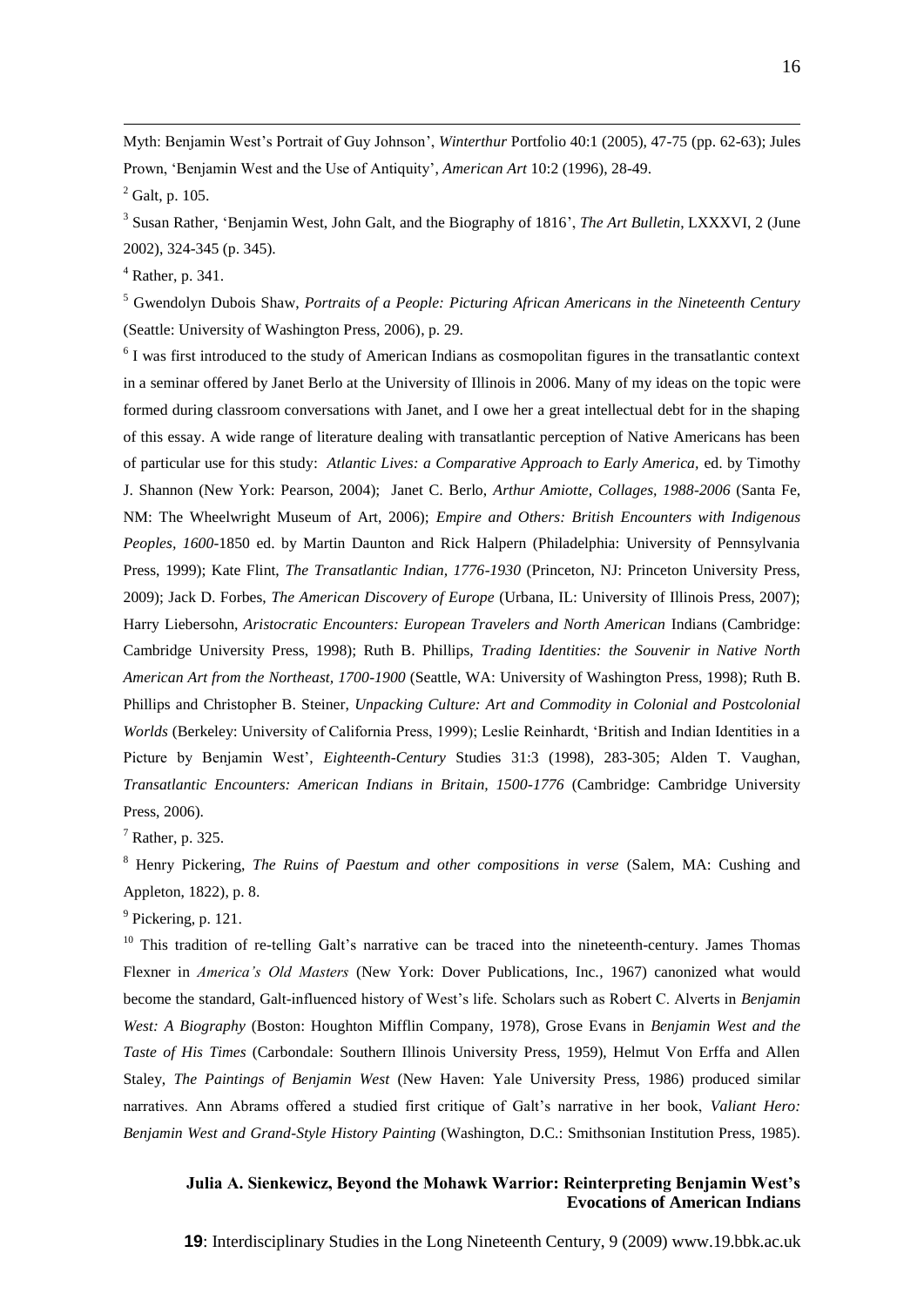Despite this lengthy historiography, only with Susan Rather's article has the fundamental veracity of Galt's narrative been called into question.

 $<sup>11</sup>$  Rather, p. 335.</sup>

<u>.</u>

<sup>12</sup> Giorgio Vasari, *Stories of the Italian Artists from Vasari* [1550], trans. by Emma Louis Seeley, (London: Chatto & Windus, 1908). Cimabue's discovery of the young artistic genius Giotto is a famed origin-myth of Renaissance art: 'One day Cimabue, going on business from Florence to Vespignano, found Giotto while his sheep were feeding, drawing a sheep from nature upon a smooth and solid rock with a pointed stone, having never learnt from any one but nature': pp. 6-7.

<sup>13</sup> Galt, p. 18.

<sup>14</sup> For further information on Cardinal Albani and general context for West's years in Italy see, E. P. Richardson, 'West's Voyage to Italy, 1760, and William Allen', *The Pennsylvania Magazine of History and Biography* (January 1978), 3-27.

 $15$  Galt, pp. 105-106.

<sup>16</sup> Thomas Robinson, a young British aristocrat, became a close acquaintance and his first guide around Rome. For further information on Robinson see Richardson.

<sup>17</sup> Muller, pp. 47-75. For recent discussion of the Seven Years' War with regard to Native American history, and European interaction with the Mohawk specifically, see also Fintan O'Toole, *White Savage: William Johnson and the invention of America* (London: Faber, 2005). For texts considering the impact and reception of the Seven Years War in Europe see Matt Schumann and Karl Schweizer, *The Seven Years War: a Transatlantic History* (London/New York: Routledge, 2008), and Franz Szabo, *Seven Years War in Europe, 1756-1763* (New York: Pearson/Longman, 2008).

<sup>18</sup> For more on the relationship between West and Smith see *The Life of Benjamin West*, especially Ch. 2, Sections XI-XII and Ch. 3 Section I. See also Muller, p. 63.

<sup>19</sup> William Smith, *The History of the Province of New York, from the first discovery to the year MDCCXXXII* (London: 1757) and *A Review of the Military Operations in North America from the commencement of the French hostilities on the frontiers of Virginia in 1753* (London: 1757).

 $20$  Muller, pp. 72-73.

<sup>21</sup> Benjamin West, Autobiographical fragment, *Charles Allen Munn Collection Relating to Charles Willson Peale, John Trumbull, and Benjamin West 1788-1917* from the collection of Fordham University Library, Archives of American Art, Microfilm Reel N68-20.

 $22$  The numerous spelling errors in this citation have been left untouched to give a clear sense of West's challenged grasp of spelling and grammar. Letter, February 23, 1772, from Benjamin West to Peter Thomson, from the collection of The Historical Society of Pennsylvania Collection, Archives of American Art, Microfilm Reel P23.

<sup>23</sup> Stephanie Pratt, *American Indians in British Art, 1700-1840* (Norman: University of Oklahoma Press, 2005), p. 75.

# **Julia A. Sienkewicz, Beyond the Mohawk Warrior: Reinterpreting Benjamin West's Evocations of American Indians**